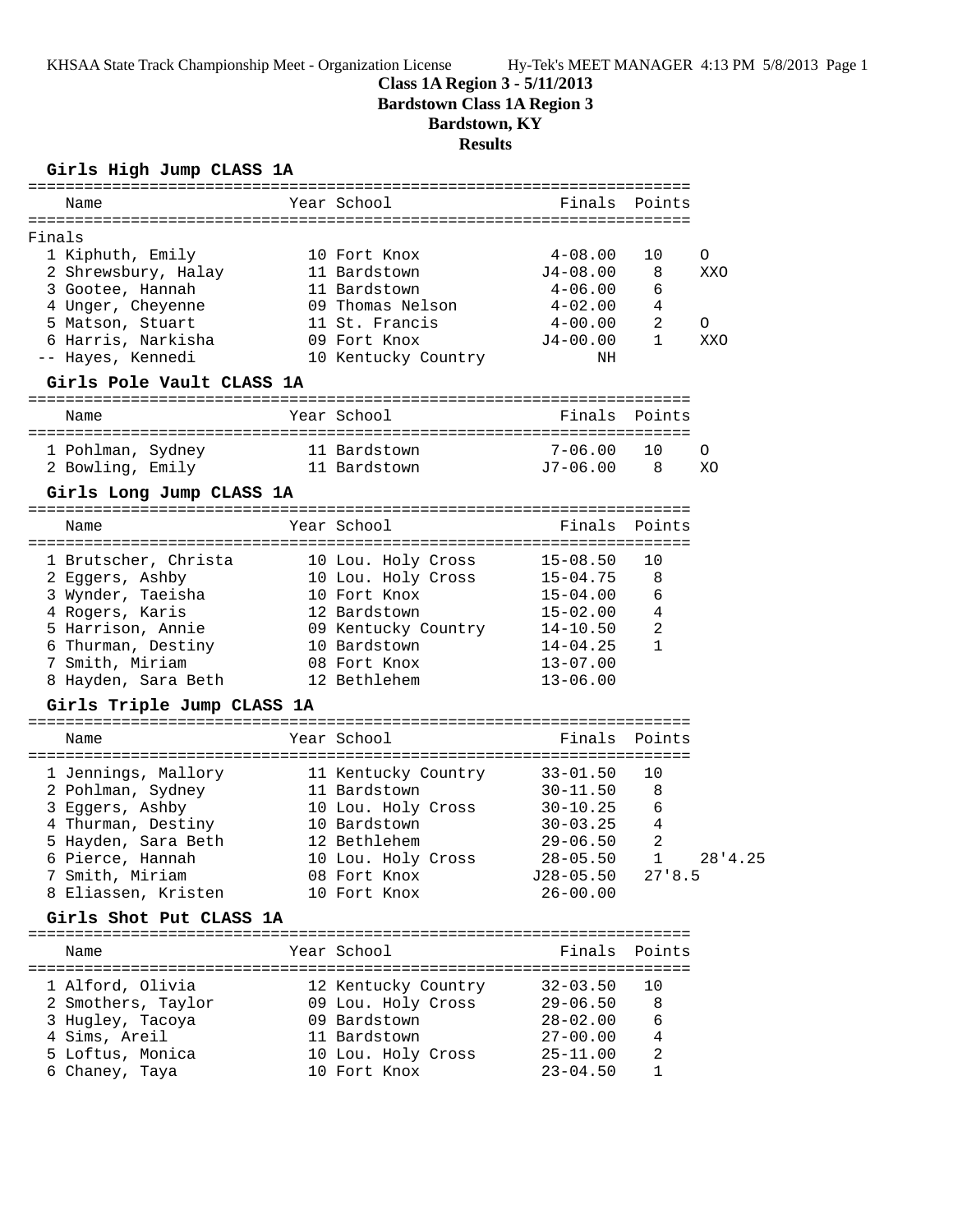KHSAA State Track Championship Meet - Organization License Hy-Tek's MEET MANAGER 4:13 PM 5/8/2013 Page 2

**Class 1A Region 3 - 5/11/2013**

**Bardstown Class 1A Region 3**

## **Bardstown, KY**

### **Results**

| Girls Shot Put CLASS 1A<br>7 Fluharty, Haley<br>Girls Discus Throw CLASS 1A                                                                                                                                                                | 10 Fort Knox                                                                                                                                                                                                             | $20 - 00.50$                                                                                                             |                                        |                                                       |   |
|--------------------------------------------------------------------------------------------------------------------------------------------------------------------------------------------------------------------------------------------|--------------------------------------------------------------------------------------------------------------------------------------------------------------------------------------------------------------------------|--------------------------------------------------------------------------------------------------------------------------|----------------------------------------|-------------------------------------------------------|---|
| Name                                                                                                                                                                                                                                       | Year School                                                                                                                                                                                                              |                                                                                                                          | Finals Points                          |                                                       |   |
| 1 Wunsch, Lauren<br>2 Smothers, Taylor 09 Lou. Holy Cross<br>3 Powell, Shadainmium 12 Fort Knox<br>4 Loftus, Monica<br>5 Chaney, Taya<br>in<br>San San<br>6 Hugley, Tacoya<br>7 Hurst, Alexis<br>Boys High Jump CLASS 1A                   | 08 Walden<br>10 Lou. Holy Cross<br>10 Fort Knox<br>09 Bardstown<br>10 Bardstown                                                                                                                                          | 76-08<br>73-01<br>$67 - 10$<br>$64 - 00$<br>63-02<br>59-02<br>$59 - 02$<br>$57 - 06$                                     | 10<br>8<br>6<br>4<br>2<br>$\mathbf{1}$ |                                                       |   |
| Name                                                                                                                                                                                                                                       | Year School                                                                                                                                                                                                              | Finals Points                                                                                                            |                                        |                                                       |   |
| 1 Anderson, Deidrique<br>2 Coral, Gavin<br>3 Bell, DeShawn<br>4 Turner, Alonzo<br>5 Hennessy, CJ<br>5 Hennessy, CJ<br>6 Moore, Austin<br>-- Hasler, Luke<br>-- Hasler, Luke<br>-- Breitenbach, Kyle 10 DeSales<br>Boys Pole Vault CLASS 1A | 09 Fort Knox<br>10 Bardstown<br>09 Brown<br>10 Fort Knox 55-08.00 4<br>11 DeSales                                                                                                                                        | $5 - 08.00$<br>J5-08.00 8 P P XO O<br>$J5 - 08.00$<br>NH<br>ΝH                                                           | 10<br>6 —<br>2<br>$\mathbf{1}$         | O<br>$\circ$<br>XO<br>XO<br>$\circ$<br>$\circ$<br>XXO | O |
| Name                                                                                                                                                                                                                                       | Year School                                                                                                                                                                                                              | Finals Points                                                                                                            |                                        |                                                       |   |
| 1 Brecht, Trevor<br>2 Cheser, Jacob<br>Boys Long Jump CLASS 1A                                                                                                                                                                             | 11 Bardstown 10-06.00<br>12 Bardstown                                                                                                                                                                                    | $8 - 06.00$                                                                                                              | 10<br>- 8                              |                                                       |   |
| Name                                                                                                                                                                                                                                       | Year School                                                                                                                                                                                                              | Finals                                                                                                                   | Points                                 |                                                       |   |
| 1 Price, Ishmael<br>2 Drury, Aaron<br>3 Coral, Gavin<br>4 Yocum, Dee<br>5 Brutscher, Jase<br>6 Bai, Nigel<br>7 Bell, DeShawn<br>8 Anderson, Deidrique<br>9 Howard, Kevin<br>10 Hasler, Luke<br>11 Darby, Brandon                           | 10 Fort Knox 20-08.50<br>12 Lou. Holy Cross 20-05.50<br>10 Bardstown<br>12 Bardstown 19-00.50 4<br>09 Lou. Holy Cross<br>11 Kentucky Country<br>09 Brown<br>09 Fort Knox<br>10 DeSales<br>11 DeSales<br>08 Thomas Nelson | 19-09.50<br>$18 - 05.50$<br>$17 - 05.00$<br>$17 - 01.50$<br>$16 - 10.00$<br>$16 - 08.00$<br>$14 - 04.00$<br>$12 - 04.50$ | 10<br>8<br>6<br>2<br>1                 |                                                       |   |